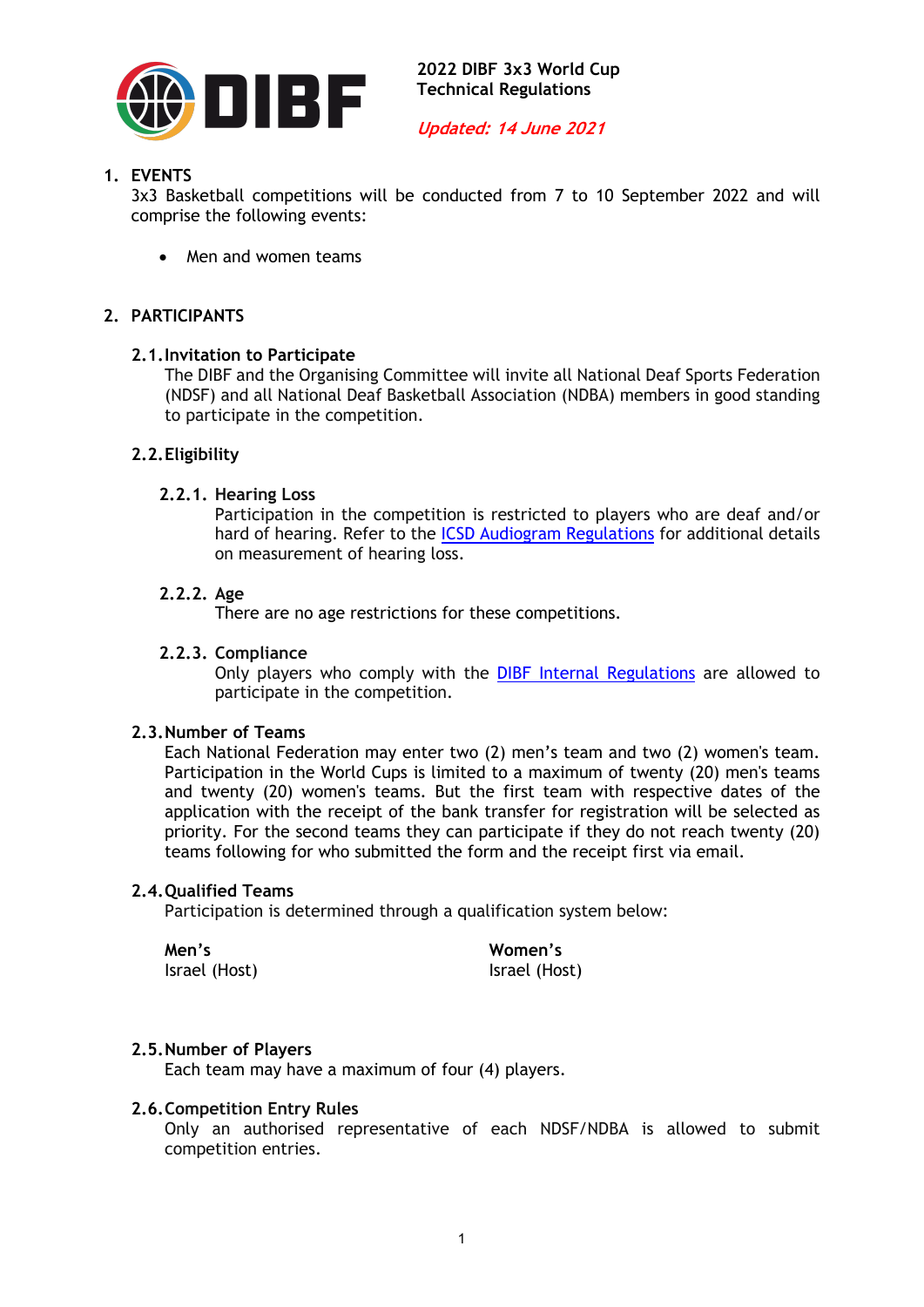

# **3. REGISTRATIONS**

# **3.1.Preliminary Team Registration**

The preliminary team registration deadline for the 2022 3x3 World Cup is **15 January 2020.**

### **3.2.Final Team Registration**

The final team registration deadline for the 2022 3x3 World Cup is **6 March 2022.**

### **3.3.Preliminary Name Registration**

The preliminary name registration (6 players + 5 officials) for the 2022 3x3 World Cup must be submitted no later than **6 July 2022**.

# **3.4.Final Name Registration**

**At the technical meeting** prior to competition, a roster of 4 names must be presented and these players must come from the preliminary name registration of 6 players.

# **4. COMPETITION RULES AND REGULATIONS**

### **4.1.Technical Organisation**

The DIBF is being responsible for the technical organisation of the competition in conjunction with the Federation Internationale de Basketball (FIBA 3x3).

#### **4.2.Committees**

#### **4.2.1. Technical Committee**

The Technical Committee is comprised of the DIBF 3x3 Technical Director and other members nominated by the Organising Committee and approved by DIBF:

| Dario PIGNATARO | DIBF 3x3 Technical Director           |
|-----------------|---------------------------------------|
| Jürgen ENDRESS  | DIBF 3x3 Technical Director Assistant |
| TBA             | FIBA 3x3 Representative               |
| TBA             | <b>Chief Referee</b>                  |
| Adir ZARIHAN    | Sports Liaison Officer                |

#### **4.2.2. Protest Committee**

The Protest Committee is comprised of the DIBF 3x3 Technical Director and other members nominated by the Organising Committee and approved by DIBF:

| <b>DIBF 3x3 Technical Director</b> |
|------------------------------------|
| FIBA 3x3 Representative            |
| Chief Referee                      |
|                                    |

# **4.3.Competition Rules**

The competitions will be conducted in accordance with the Rules and Regulations of the FIBA (version: 2019). In case of disagreement in the interpretation of the Rules and Regulations, the English text shall prevail. Unforeseen incidents not covered by the Rules and Regulations shall be dealt with as follow:

**4.3.1.** Cases of a general nature will be resolved in accordance with the DIBF Internal Regulations and this 3x3 Basketball Technical Regulations.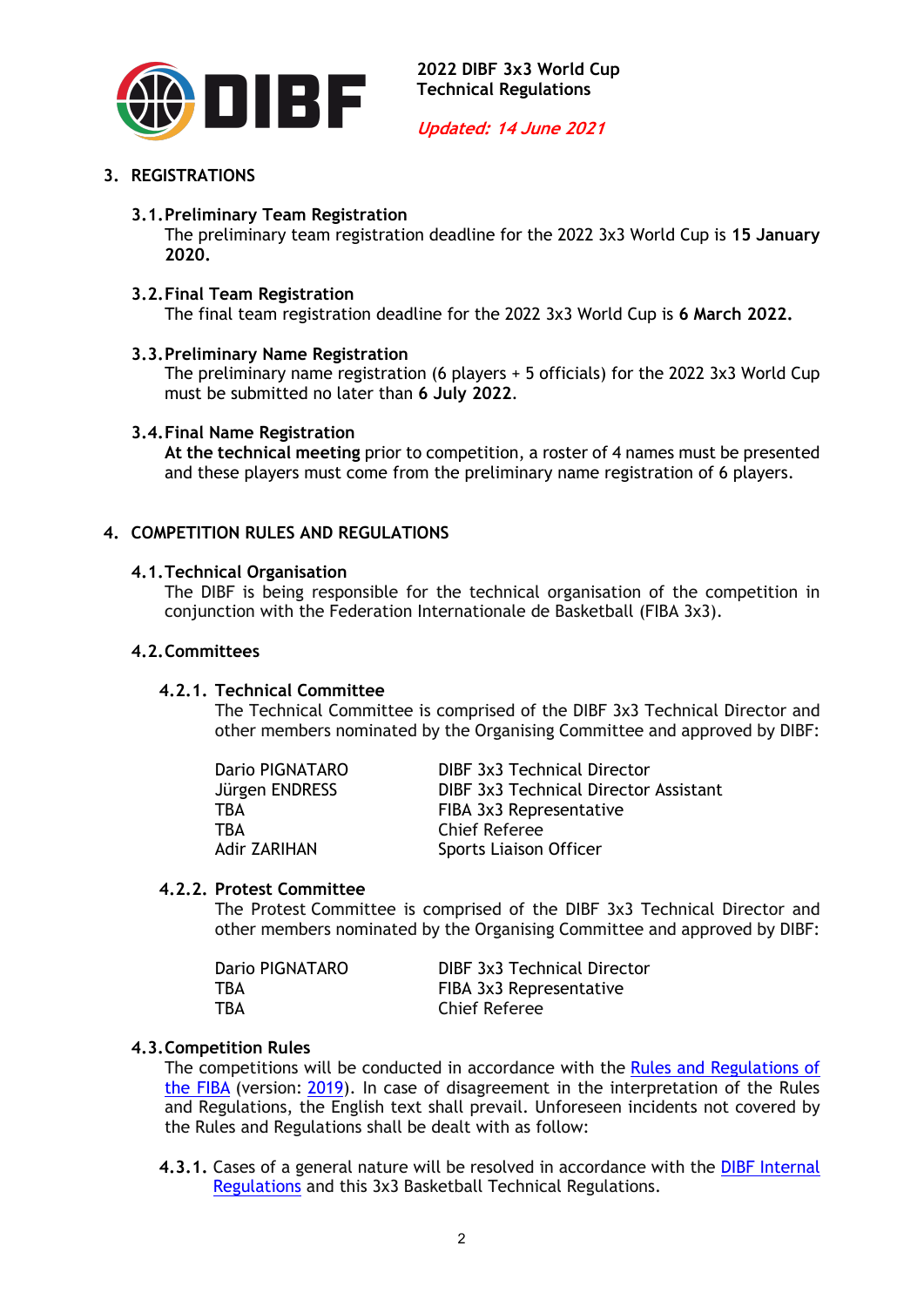

**Updated: 14 June 2021**

**4.3.2.** Cases of a technical nature related to competition rules will be resolved in accordance with the FIBA 3x3 Rules and Regulations.

# **4.4.Competition Equipment**

All equipment used during competition must comply with the FIBA 3x3 Rules and Regulations.

# **4.5.Competition Clothing**

- **4.5.1.** Participants must wear competitive uniforms representing their nationality, duly registered and published in accordance with the FIBA 3x3 Rules and Regulations.
- 4.5.2. Participants must observe the **DIBF Internal Regulations** regarding advertisements on their uniforms and clothing worn in the competition area.

### **4.6.Draw**

The draw for all events will be conducted under control of the Technical Committee and in accordance with the FIBA 3x3 Rules and Regulations.

### **4.7.Competition Plan**

The competition plan will be conducted in accordance with the FIBA 3x3 Rules and Regulations.

# **4.8.Officials**

# **4.8.1. Judge/Referee/Umpire**

Allocation of the officials to conduct the events will be made by the Technical Committee. Wherever possible, officials will posses the DIBF/FIBA international license valid for 2019. However, officials with the highest level of national accreditation may be assigned.

#### **4.8.2. Appointment**

The Organising Committee and the DIBF will appoint the FIBA 3x3 Representative and an appropriate number of officials to conduct each event.

# **4.9.Unforeseen Incidents**

In the event of unforeseen incidents not covered by the rules and regulations, the Technical Committee will make a determination. In the absence of the Technical Committee, the DIBF 3x3 Technical Director will make a determination.

# **5. VENUES**

# **5.1.Competition Venue**

The competitions will take place at: Kfar Maccabiah Ramat Gan

# **5.2.Training Venue**

The training will take place at: Kfar Maccabiah Ramat Gan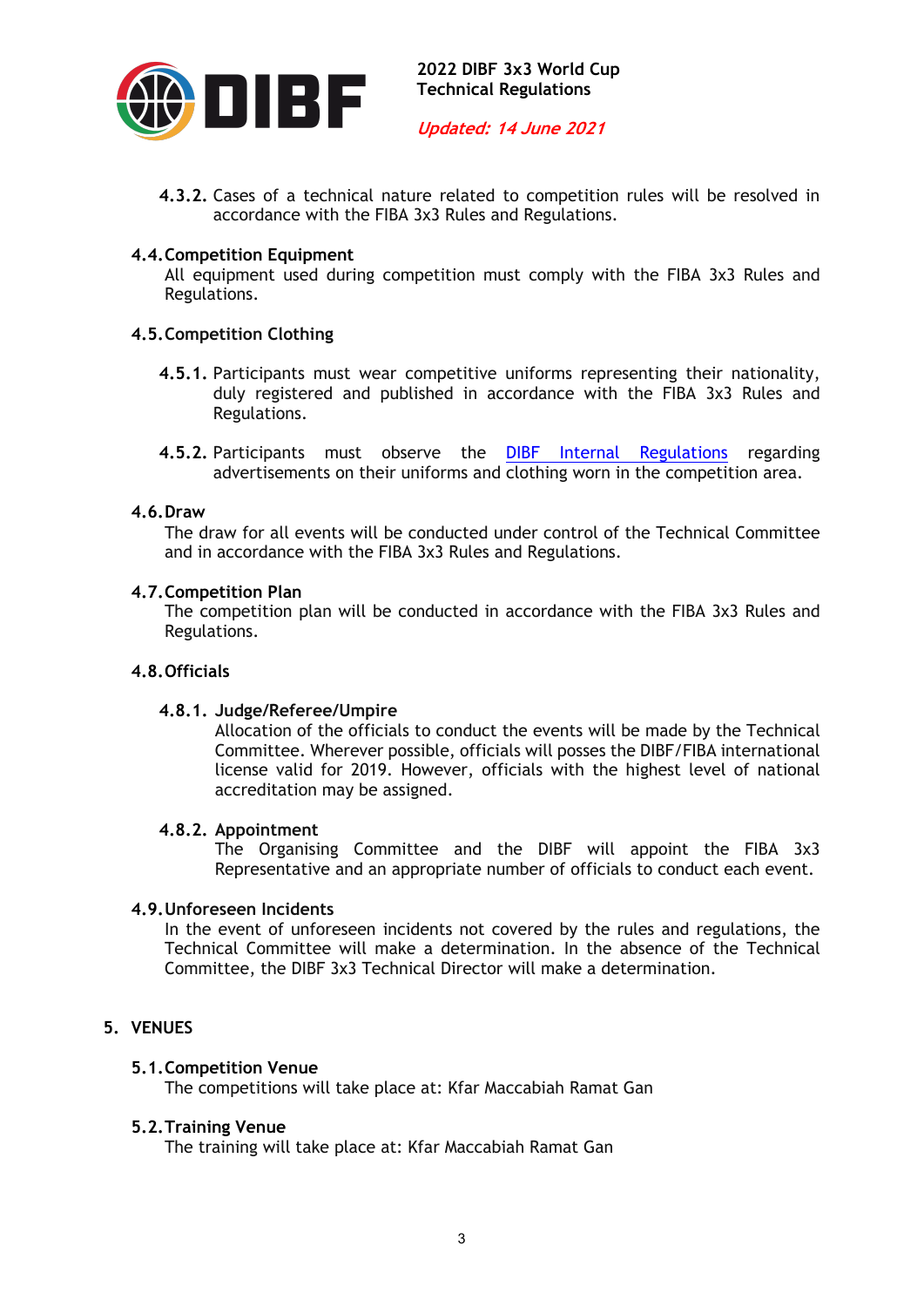

# **6. SCHEDULES**

# **6.1.Competition Schedule**

Refer to competition schedule on the official 2022 3x3 World Cup website: **TBA**

### **6.2.Training Schedule**

Refer to training schedule on the official 2022 3x3 World Cup website: **TBA**

# **6.3.Technical Meeting**

# **6.3.1. Date and Location**

The Technical meeting will take place at:

1. Technical Meeting will be held at **TBA** on 6 September 2022 at the official hotel.

2. Technical Meeting will be held at **TBA** on 9 September 2022 at the official hotel.

# **6.3.2. Attendance**

Each participating NDSF/NDBA may be represented by a maximum of two officials, of whom at least one must be deaf. The NDSF/NDBA may also bring an interpreter if necessary.

Each NDSF/NDBA must bring two (2) sets of uniforms to the 1. Technical Meeting for review and approval.

# **7. CONTROL AND SANCTIONS**

# **7.1.Hearing Devices**

The use of any hearing aid(s)/amplification or cochlear implant is not allowed in the restricted zone area.

# **7.1.1. Restricted Zone Area**

The restricted zone area is in effect at the moment the player enters the competition area during the warm-up and competition periods.

# **7.1.2. Violation and Penalty**

When this rule is violated, refer to the **ICSD** Audiogram Regulations 8: Violations and Penalties.

# **7.2.Medical Control**

Refer to the DIBF Internal Regulations, 9. CONTROL AND SANCTIONS.

# **8. PROTESTS**

#### **8.1.Procedures for lodging a protest**

All sport related protests will be resolved in accordance with the FIBA 3x3 Rules and Regulations and will be adjudicated by the Protest Committee.